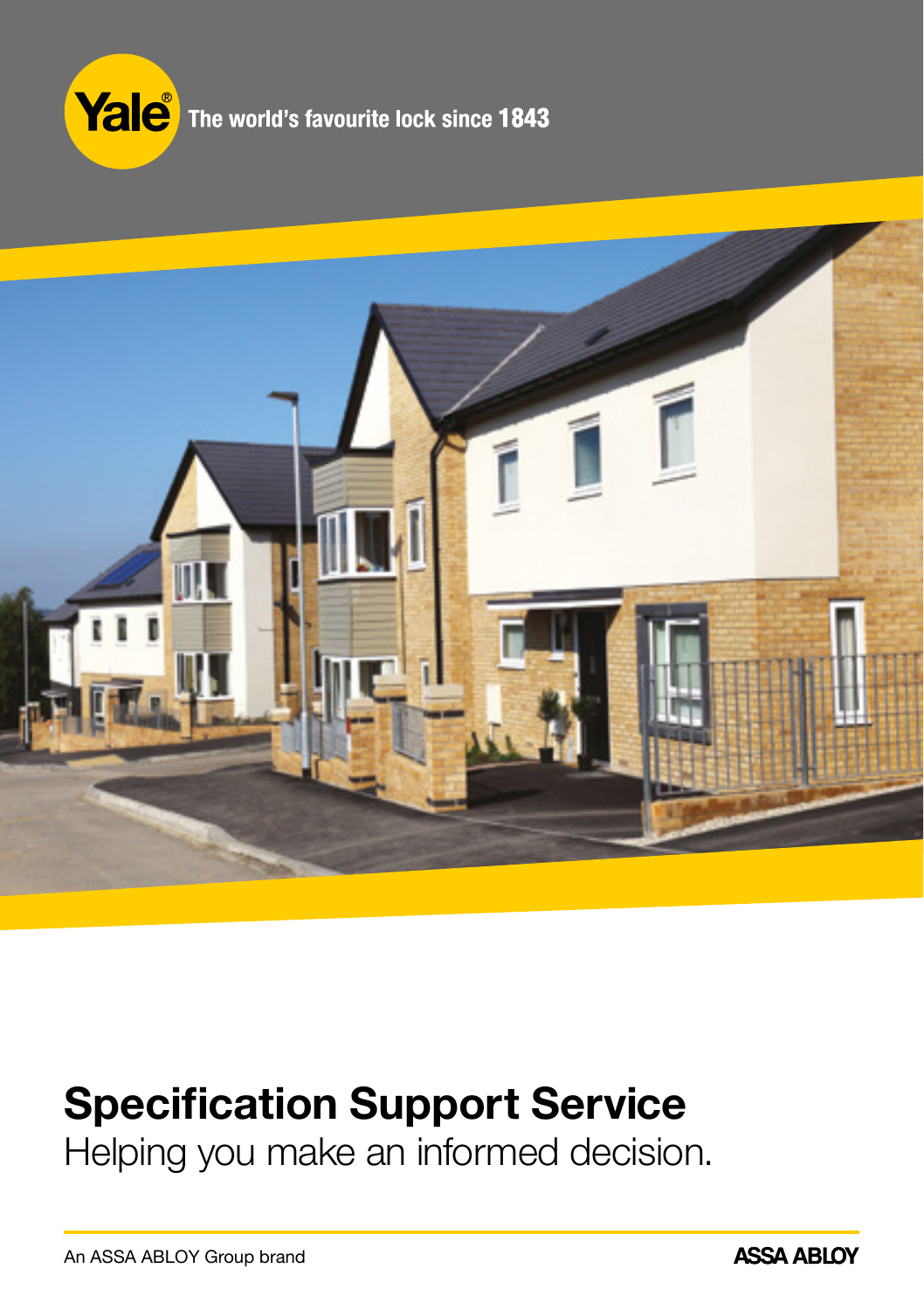## The importance of specification.

Windows and doors are the most vulnerable part of a building in terms of safety and security, longevity and maintenance. However critical choices on components that play a crucial role - the hardware - are often overlooked.

These decisions are vital, and should never be left to third parties.

If you work in the social housing sector you must evaluate the potential for improvement in all the products and services you specify and purchase. The fitting of inappropriate hardware may only come to light in the event of an accident. The best way to ensure such a situation does not happen to you is to consider all the issues, specify the correct hardware and specify in great detail.

Yale's Specification Support Service aims to help you make the right choices in window and door hardware. We'll provide a clear and impartial guide to the issues you need to address, the legislative requirements that you must meet and the products most suited to the application and environment in which they need to operate. You can rest assured that Yale's extensive industry experience will help you find the best hardware solutions, for you and your residents.

## Best value, sustainability and client satisfaction.

Of course housing providers have to operate within tight budgets, and the drive to achieve best value has become more important than ever.

To achieve this, specifiers must consider the whole life costs of windows and doors and specify high quality products that provide safety, security, long-term best value and compliance with legislative requirements.

These better quality products are more sustainable, requiring minimal maintenance, reducing costs in the long term and offering enhanced performance. Using hardware of a superior standard also serves to improve client satisfaction, an important indicator of achieving best value.

## Making an informed decision.

With over 499,000\* burglary incidents, 35,000\*\* dwelling fires and 4,000\*\*\* children falling from windows each year, specifiers have a number of very serious issues to address:

- How do we ensure residents enjoy an appropriate level of security?
- What needs to be done to ensure security provision does not interfere with the need for easy rapid escape in case of fire?
- How do we achieve a safe window, for those both inside and out?

There is good news - much of the work has already been done to minimise the risk of things going wrong. Compliance with the building regulations is of course mandatory, and by following the relevant British Standards, we demonstrate total commitment to fulfilling your duty of care to your residents. There is also valuable guidance from organisations like Secured by Design and the NHBC to help reduce risk for residents, sometimes referred to as industry common practice.



## Answers from the experts.

Yale's Specification Support Service offers the opportunity to take a detailed walk through the relevant legislation, standards and guidance, enabling housing providers and specifiers to make an informed choice.

We continuously review our RIBA accredited CPD seminars and are happy to present to groups, or on a one-to-one basis. Our service includes template specifications that can be tailored to the individual needs of your residents.

Why leave things to chance when specialist support is available?



Details of our latest RIBA approved CPD seminars can be found on the RIBA website www.ribacpd.com